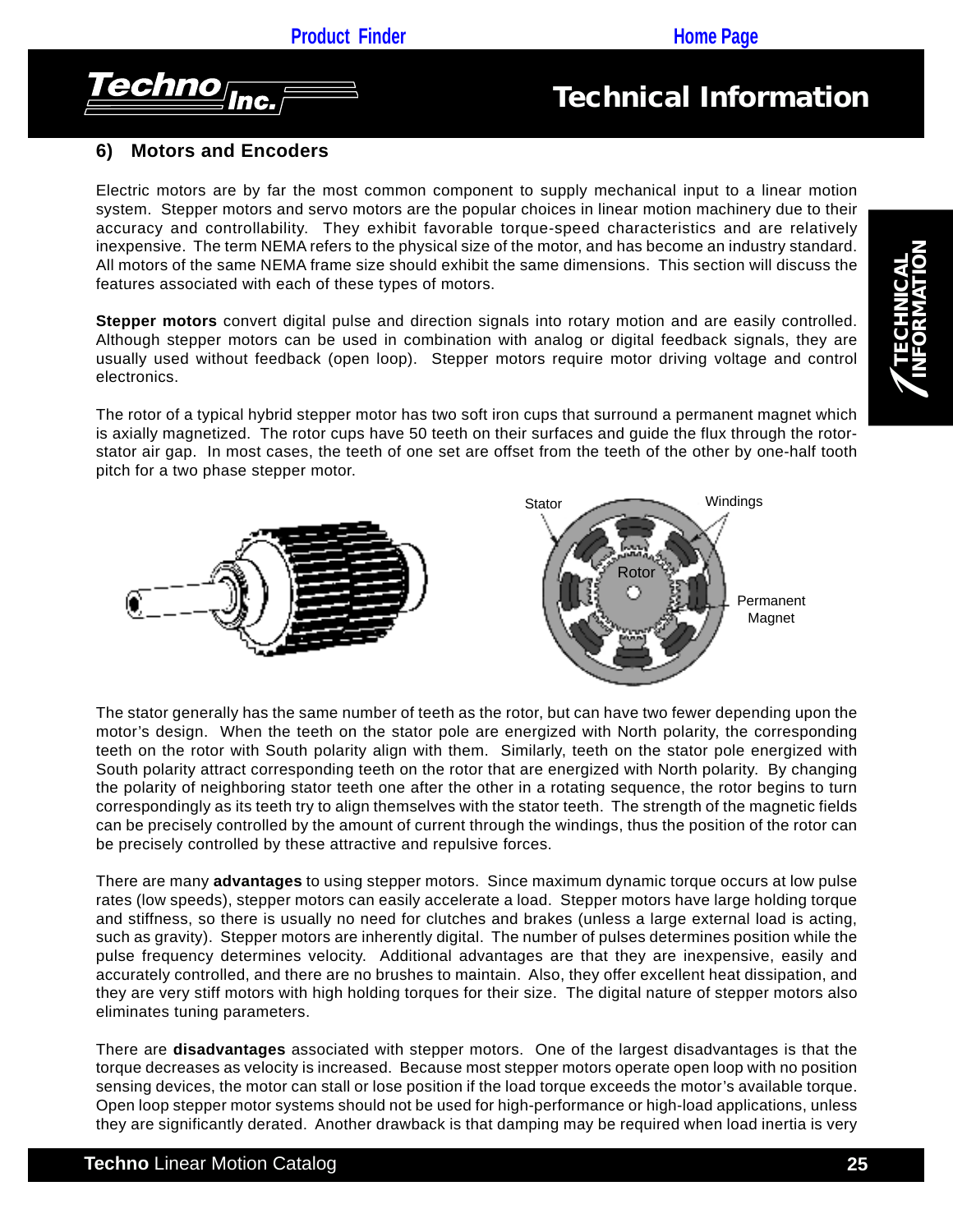

high to prevent motor shaft oscillation at resonance points. Finally, stepper motors may perform poorly in high-speed applications. The maximum steps/sec rate of the motor and drive system should be considered, carefully.

**Servo motors** are more robust than stepper motors, but pose a more difficult control problem. They are primarily used in applications where speed, power, noise level as well as velocity and positional accuracy are important. Servo motors are not functional without sensor feedback; they are designed and intended to be applied in combination with resolvers, tachometers, or encoders (closed loop). There are several types of servo motors, and three of the more common types are described as follows.

Heat The **DC brush** type are most commonly found in low-end to mid-range CNC machinery. The "brush" refers to brushes that pass electric current to the rotor of the rotating core of the motor. The construction consists of a magnet stator outside and a coil rotor inside. A brush DC motor has more than one coil. Each coil is angularly displaced from one another so when the torque from one coil has dropped off, current is automatically switched to another coil which is properly located to produce maximum torque. The switching is accomplished mechanically by the brushes and a commutator as shown below.



There are distinct **advantages** to using DC brush servo motors. They are very inexpensive to apply. The motor commutates itself with the brushes and it appears as a simple, two-terminal device that is easily controlled. Among the **disadvantages** is the fact that they are thermally inefficient, because the heat must dissipate through the external magnets. This condition reduces the torque to volume ratio, and the motor performance may suffer inefficiencies. Also, the brushed motor will require maintenance, as the brushes will wear and need replacement. Brushed servo motors are usually operated under 5000 rpm.

The **DC brushless** type offers a higher level of performance. They are often referred to as "inside out" DC motors because of their design. The windings of a brushless motor are located in the outer portion of the motor (stator), and the rotor is constructed from permanent magnets as shown below. DC brushless motors are typically applied to high-end CNC machinery, but the future may see midrange machinery use brushless technology due to the narrowing cost gap.

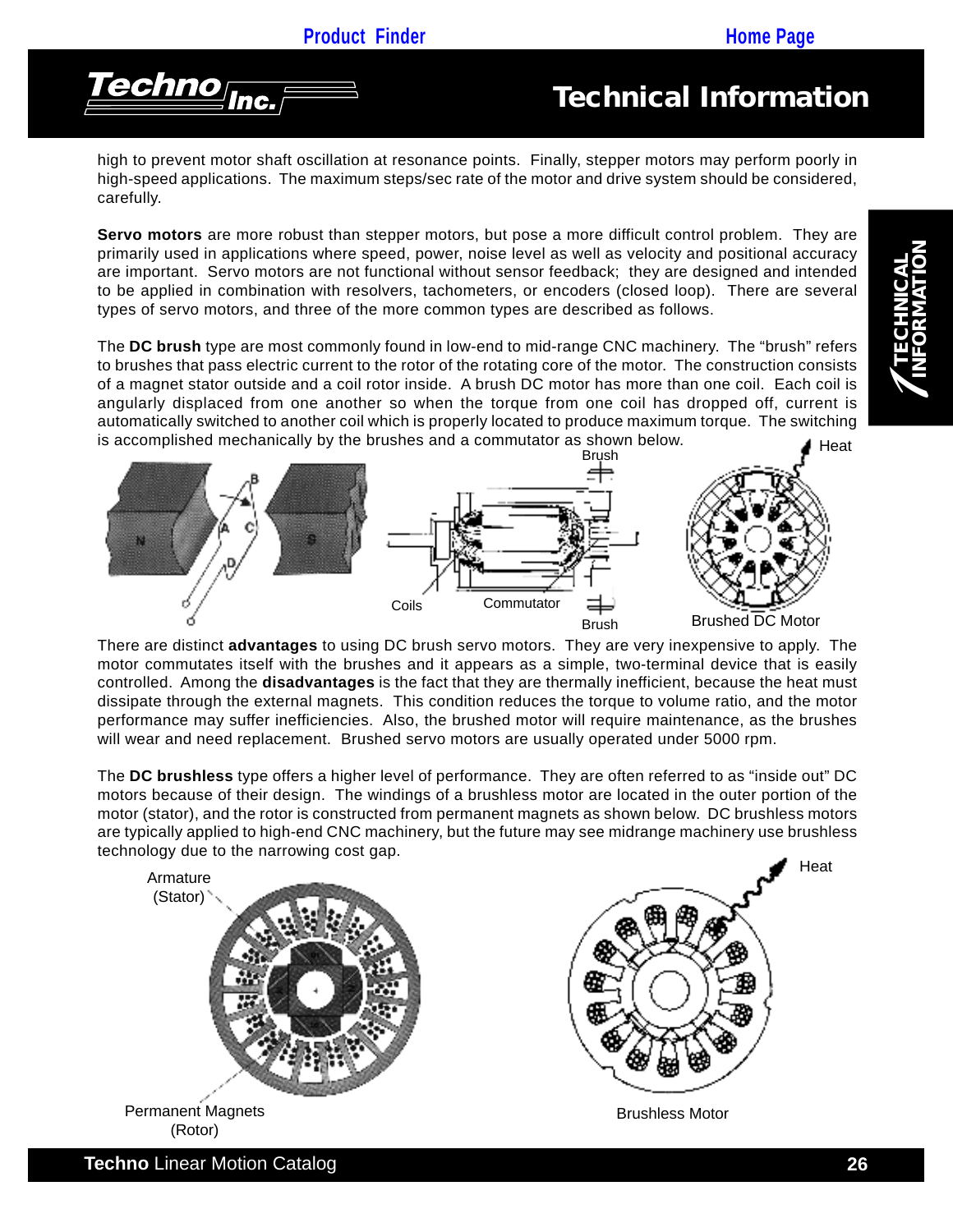

Many **advantages** are realized with brushless DC servo motors. The inside out construction allows for excellent heat dissipation. This results in a higher continuous torque and a higher output rating than found in a comparably sized brushed motor. Also, speeds up to 60000 rpm are not uncommon. Speed torque ripple and cogging torque are both reduced, because there are no mechanical brushes, eliminating the brushed contact. These motors also tend to be maintenance-free. **Disadvantages** are primarily increased cost, increased control complexity, and increased weight.

**AC servo** motors are another variety that offers high-end performance. Their physical construction is similar to that of the brushless DC motor; however, there are no magnets in the AC motor. Instead, both the rotor and stator are constructed from coils. Again, there are no brushes or contacts anywhere in the motor which means they are maintenance-free. They are capable of delivering very high torque at very high speeds; they are very light and there is no possibility of demagnetization. However, due to the electronic commutation, they are extremely complex and expensive to control.

Perhaps the largest **advantage of using servo motors** is that they are used in closed loop form, which allows for very accurate position information and also allows for high output torque to be realized at high speeds. The motor will draw the required current to maintain the desired path, velocity, or torque, and is controlled according to the requirements of the application rather than by the limitations of the motor. Servo motors put out enormous peak torque at or near stall conditions. They provide smooth, quiet operation, and depending upon the resolution of the feedback mechanism, can have very small resolutions.

Among the **disadvantages of servo motors** are the increased cost, the added feedback component, and the increased control complexity. The closed loop feature can be a disadvantage for the case when there is a physical obstacle blocking the path of motion. Rather than stalling, the servo motor will continue to draw current to overcome the obstacle. As a result, the system hardware, control electronics, signal amplifier and motor may become damaged unless safety precautions are taken.

**Rotary Optical Encoders** are the popular choice to supply signal feedback. They are mounted directly on the shaft of a servo motor. The basic principle of operation is as follows: A disc or plate containing opaque and transparent segments passes between an LED and a detector to interrupt a light beam. All rotary encoders consist of a light source, light detector, code wheel, and signal processor. There are two basic encoder styles: absolute and incremental.



Absolute encoders use multiple detectors and up to 20 tracks of segment patterns. As the encoder disc turns, the binary output changes one bit at a time. For each encoder position, there is a different binary output, therefore shaft position is absolutely determined. The resolution of an absolute encoder is determined by the number of concentric pattern tracks on the wheel. Absolute encoders may be necessary for accuracy critical applications, military applications, or applications requiring accurate position information after power up or power failure, but this level of position detection is not required for typical machining and positioning applications.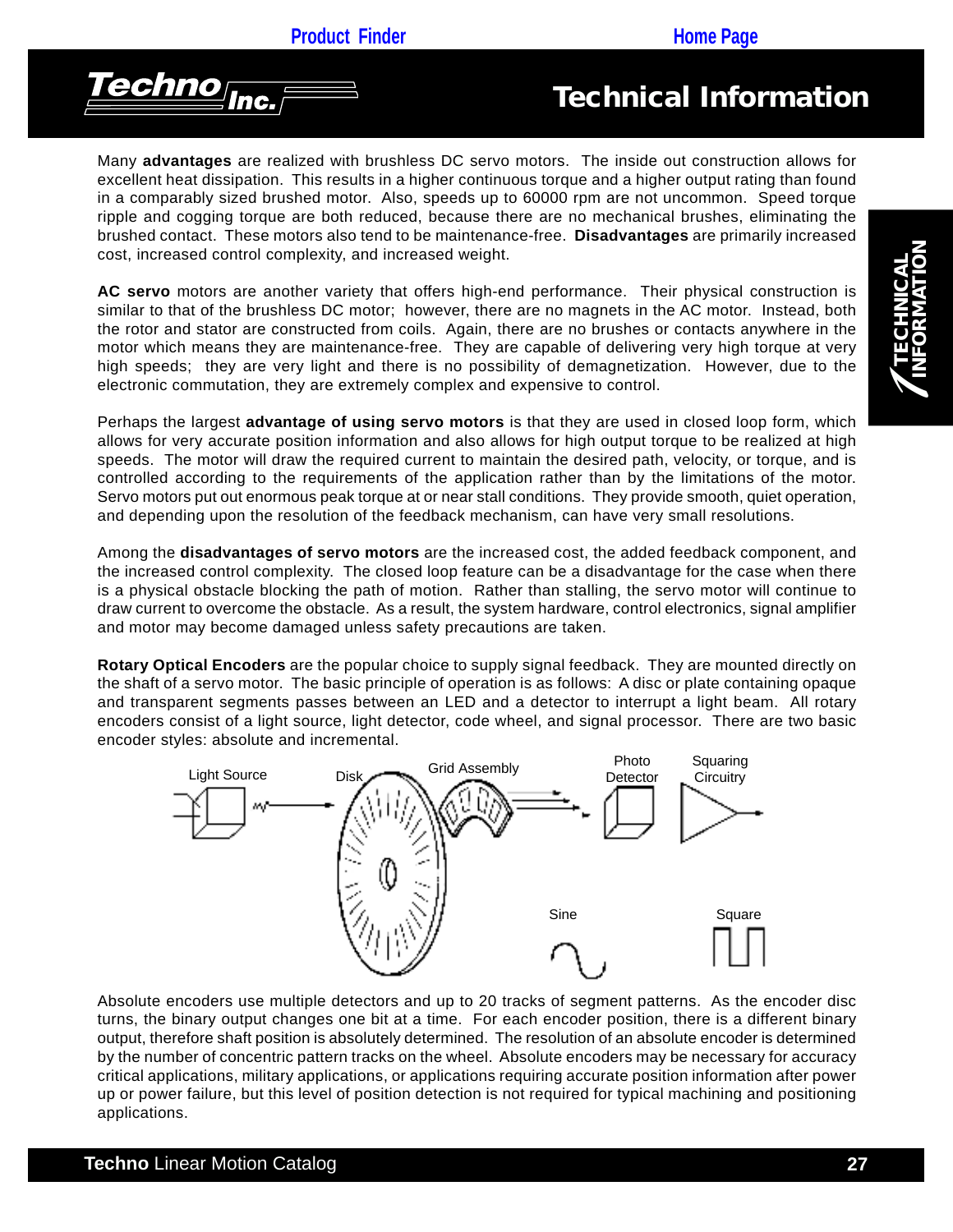# **[Product Finder](http://www.techno-isel.com/tic/LinMoProducts.htm) <b>CONS Product Finder All CONS [Home Page](http://www.techno-isel.com/tech_linearsystem.htm)** 'echno<sub>lnc.</sub> *Technical Information* Z Channel "Marker"



Incremental Encoder **Absolute Encoder** 

**Slots** 



1 **TECHNICAL INFORMATION**

**Incremental encoders** have only one track (or two) of segment patterns. The resolution of the encoder is equal to the number of bands in the pattern segment. Absolute positioning information cannot be provided since all of the signals are the same. All incremental encoders rely on a counter to determine position and a stable clock to determine velocity. Most incremental encoders provide a single mark on the disc called the Z channel, or indexer. The pulse from this channel provides a reference once per revolution to detect errors within a given revolution.

If a second band of patterns and a second light source were added to an incremental encoder, the result is a **quadrature encoder**, which is very common in machining and positioning applications. Channel B (second band and light source) is spaced one half a slot width apart from the Channel A light source and photo detection. Electrically, the two signals are 90° out of phase from each other as shown.



The quadrature multiplication results from the two square waves having four unique states at any given moment. Notice that as the waves move in one direction ( the disk rotates in one direction), the four states cycle in a specific sequence. As the disk rotates in the opposite direction, the four states cycle in the reverse sequence. Thus, the direction of rotation and the quad multiplying effect (which increases resolution fourfold) can be produced by the second channel.

### **Sizing Stepper Motors**

Before the correct Stepper Motor can be chosen for a particular application, the following information must be determined:

- 
- a. operating speed in steps/sec e. time to accelerate in milliseconds
- b. torque in ounce inches f. time to decelerate in milliseconds
- 
- 
- c. load inertia in  $Ib\cdot in^2$  g. type of drive system to be used
- d. required step angle h. size and weight considerations

Once this information is known, the best motor/drive combination can be determined using torque vs. speed curves and the formulas given on this and the following pages.

```
Torque, T (oz•in)
     T = Frwhere
      = Force (in ounces) required to drive the load
     r =Radius (in inches)
Moment of Inertia, / (lb·in<sup>2</sup>)
      I = \frac{Wr^2}{2} for a disc
```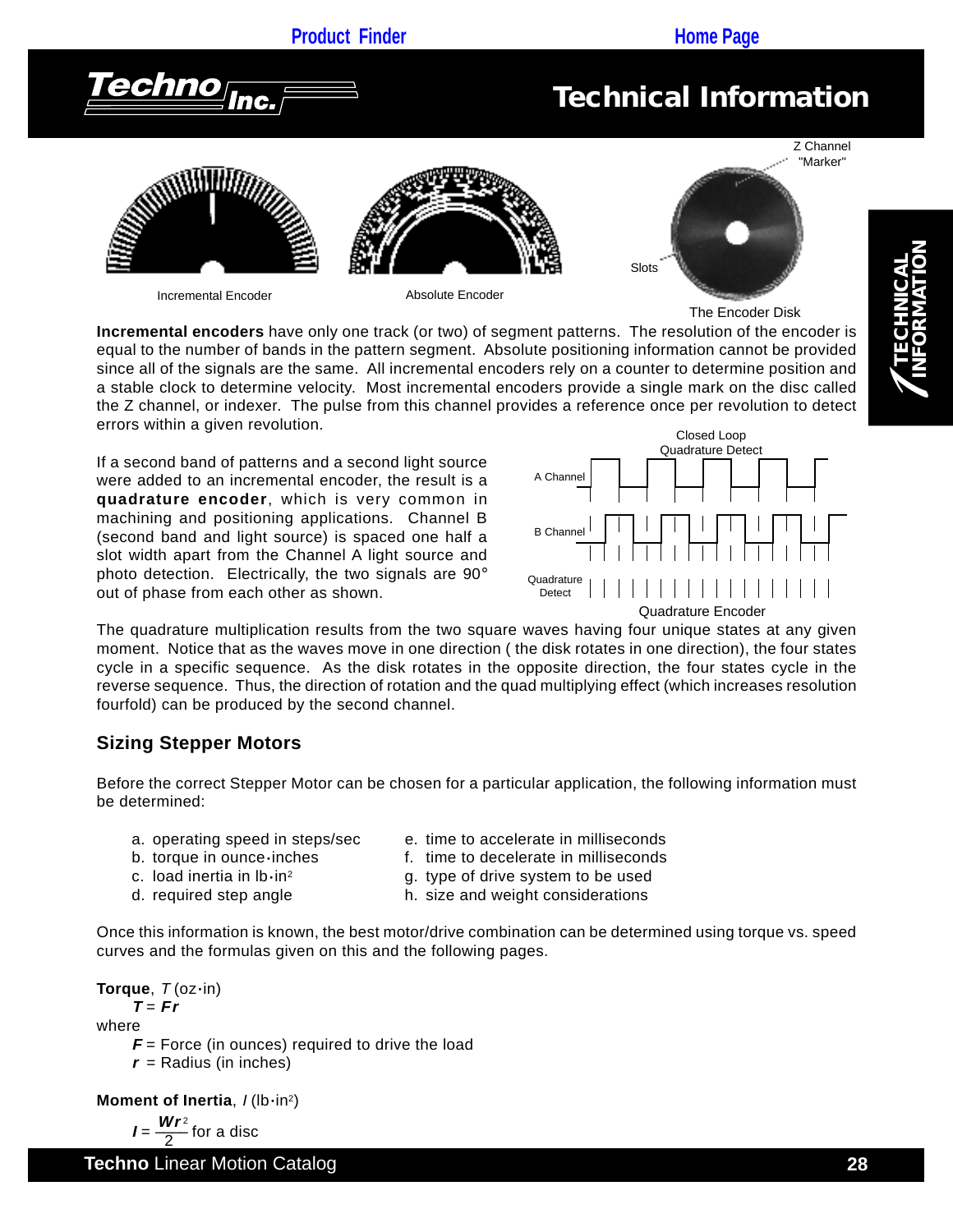

$$
I = \frac{W}{2} (r_1^2 + r_2^2)
$$
 for a cylinder

where

**W** = Weight in pounds

 $r =$ Radius in inches

#### **Equivalent Inertia**

A motor must be able to:

- a. overcome any frictional load in the system
- b. start and stop all inertial loads including that of its own rotor

The basic rotary relationship is:

$$
T = \frac{I\alpha}{24}
$$

where:

 $T =$  torque (oz $\cdot$ in)

 $I =$  moment of inertia (lb $\cdot$ in<sup>2</sup>)

 $\alpha$  = angular acceleration, in radians per square second (rad/sec<sup>2</sup>)

Angular acceleration  $\alpha$ ) is a function of the change in velocity  $\alpha$ ) and the time required for the change.

$$
\alpha = \frac{\omega_2 - \omega_1}{t}
$$

or, if starting from zero,

 $\alpha = \frac{\omega}{t}$ 

where:

 $\omega$  = angular velocity (rad/sec)  $t =$ time (sec)

since  $\boldsymbol{\omega} = \frac{\text{steps per second}}{\text{steps per revolution}} \times 2\pi$ ,

angular velocity and angular acceleration can also be expressed in steps per second (ω**'**) and steps per square second (α**'**), respectively.

#### **Sample Calculations**

**A.** Calculating torque required to rotationally accelerate an inertia load:

$$
T = 2 \times I_0 \frac{\omega}{t} \times \frac{\pi \theta}{180} \times \frac{1}{24}
$$

where:

- $T =$  torque required (oz $\cdot$ in)
- $I_{\alpha}$  = inertial load (lb·in<sup>2</sup>)

$$
\pi = 3.1416
$$

 $\theta$  = step angle (degrees)

 $\omega'$  = step rate (steps/sec)

#### **Example:**

Assume the following conditions: Inertia =  $9.2$  lb $\cdot$ in<sup>2</sup> Step Angle =  $1.8^\circ$ Acceleration = from 0 to 1000 steps per second in 0.5 seconds



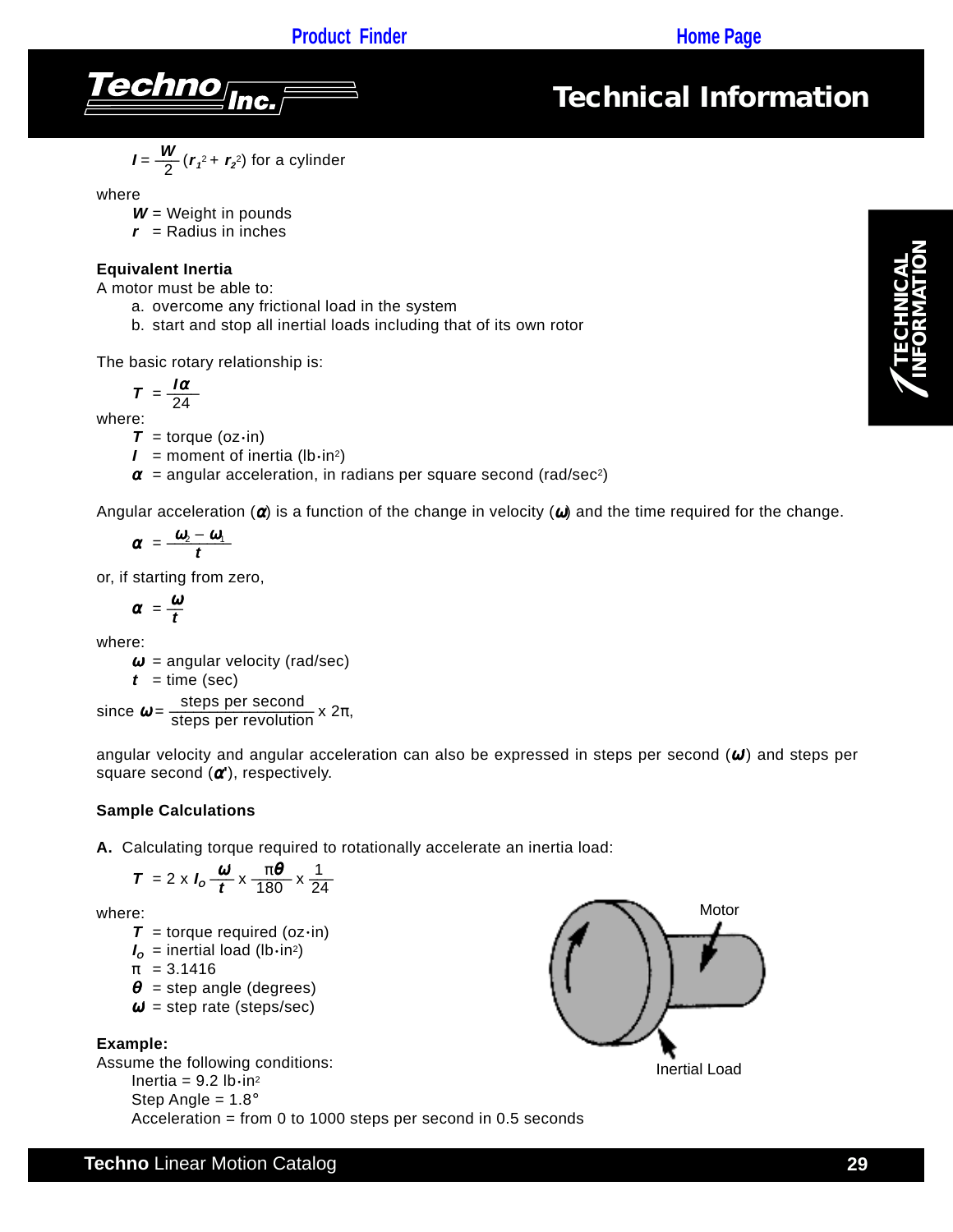### **[Product Finder](http://www.techno-isel.com/tic/LinMoProducts.htm) <b>Product Finder Product Product Product Product Product Product Product Product Product Product Product Product Product Product Product Product Product Product Product Product Product Product Product Prod**



*Technical Information*

$$
T = 2 \times 9.2 \times \frac{1000}{0.5} \times \frac{1.8 \pi}{180} \times \frac{1}{24}
$$

 $T = 48.2$  oz $\cdot$ in to accelerate inertia

**B.** Calculating torque required to accelerate and raise a weight using a drum and string. The total torque which the motor must supply includes the torque required to:

- a. accelerate the weight
- b. accelerate the drum
- c. accelerate the motor rotor
- d. lift the weight

The rotational equivalent of the weight and the radius of the drum is:

$$
I_{\text{(eq)}} = wr^2
$$

where:

 $I_{(eq)}$  = equivalent inertia (lb·in<sup>2</sup>)

 $\mathbf{w}$  = weight (lb)

 $r =$  radius of drum (in)

#### **Example:**

Assume the following conditions: Weight  $= 5$  lbs (80 oz)

Drum = 3" O.D., 1.5" radius Velocity = 15 ft per second Time to Reach Velocity  $= 0.5$  seconds Motor Rotor Inertia =  $2.5$  lb $\cdot$ in<sup>2</sup> Drum Inertia =  $4.5$  lb $\cdot$ in<sup>2</sup> (for a 3" dia x 2" long steel drum)

 $I_{(eq)} = 5 \times (1.5)^2 = 11.25$  lb•in<sup>2</sup>  $I_{\text{(drum)}} = 4.5 \text{ lb} \cdot \text{in}^2$  $I_{(rotor)} = 2.5$  lb $\cdot$ in<sup>2</sup>  $\frac{1}{I_{\text{(total)}}}$  = 18.25 lb•in<sup>2</sup>

since the velocity is 15 ft/sec using a 3" drum, the velocity in rev/sec can be calculated:

$$
speed = \frac{15 \times 12}{3 \pi} = 19.1 \text{ rev/sec}
$$

The motor step angle is 1.8°, or 200 steps per revolution. Therefore:

$$
\omega' = 19.1 \times 200 = 3820
$$
 steps per second

$$
T = 2 \times I_0 \times \frac{\omega}{t} \times \frac{\pi}{180} \times \frac{1}{24}
$$
  

$$
T = 2 \times 18.25 \times \frac{3820}{0.5} \times \frac{3.1416 \times 1.8}{180} \times \frac{1}{24}
$$

 $T = 364$  oz $\cdot$ in = torque required to accelerate the system. Torque required to lift weight equals:

 $T = wr = 80 \times 1.5 = 120$  oz $\cdot$ in

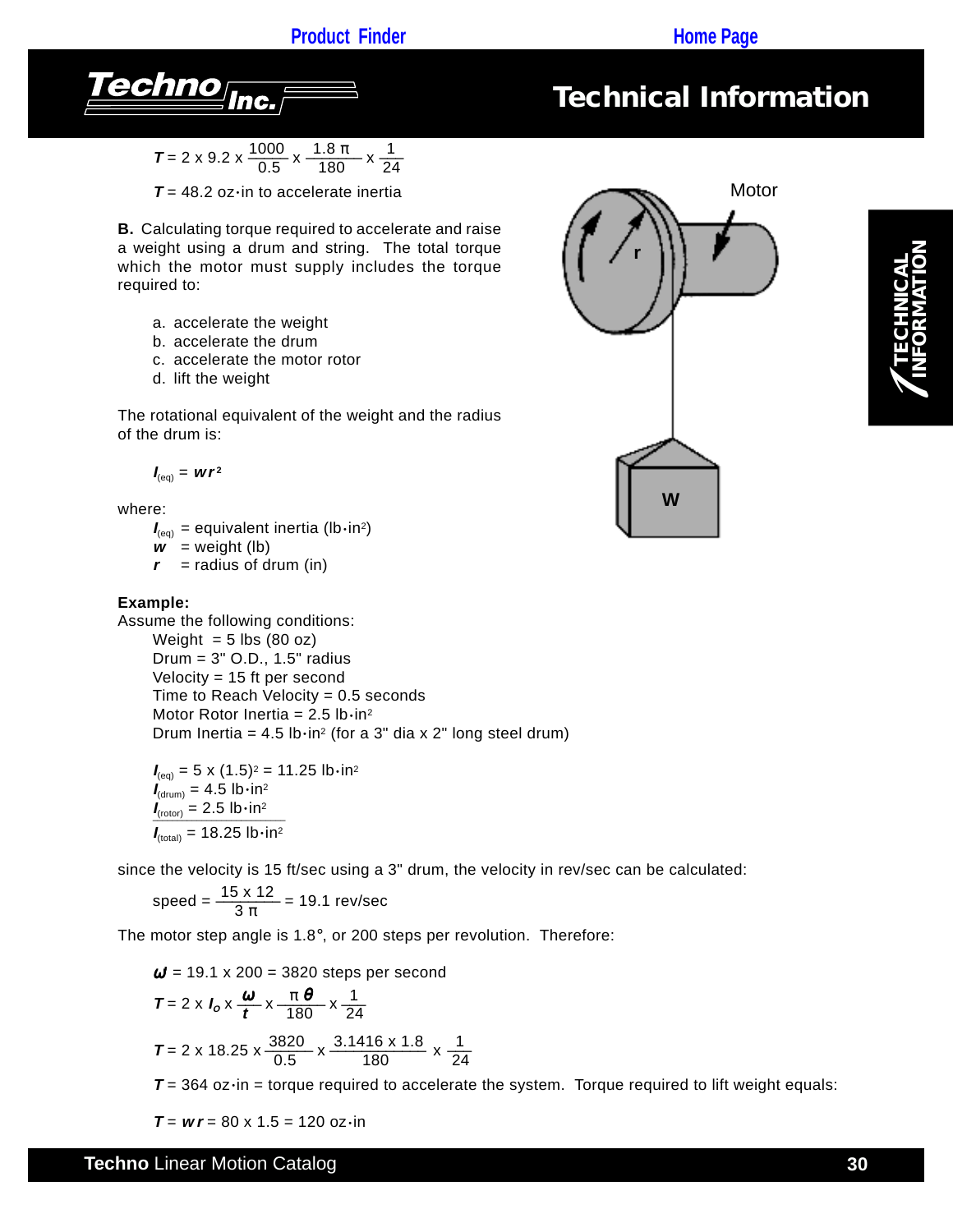



Total torque required is, therefore:

364 oz·in (accelerating torque) 120 oz·in (lifting torque) –––––––––––––––––––––––––––––––––––––––––– 484 oz·in (total torque)

**C.** Calculating the torque required to accelerate a mass moving horizontally and driven by a rack and pinion or similar device. The total torque which the motor must provide includes the torque required to:

- a. accelerate the weight, including that of the rack
- b. accelerate the gear
- c. accelerate the motor rotor
- d. overcome frictional forces

to calculate the rotational equivalent of the weight:

$$
I_{\text{(eq)}} = wr^2
$$

where:

 $w = weight (lb)$  $r =$  radius (in)

#### **Example:**

Assume that: Weight  $= 5$  lb Gear Pitch Diameter = 3 in Gear Radius = 1.5 in Velocity = 15 ft per second Time to Reach Velocity  $= 0.5$  seconds Pinion Inertia =  $4.5$  lb $\cdot$ in<sup>2</sup> (assumed)

Motor Rotor Inertia =  $2.5$  lb $\cdot$ in<sup>2</sup>

 $I_{(eq)} = wr^2 = 5 \times (1.5)^2 = 11.25$  lb⋅in<sup>2</sup>  $I_{\text{(pinion)}}$  = 4.5 lb•in<sup>2</sup>  $I_{(rotor)}$  = 2.5 lb•in<sup>2</sup>  $\overline{I_{\text{(total)}}}$  = 18.25 lb•in<sup>2</sup>

Velocity is 15 ft per second with a 3" pitch diameter gear. Therefore:

speed =  $\frac{15 \times 12}{3 \pi}$  = 19.1 revolutions per second

The motor step angle is 1.8° (200 steps per revolution). Therefore, the velocity in steps per second is:

<sup>ω</sup>**'** = 19.1 x 200 = 3820 steps per second



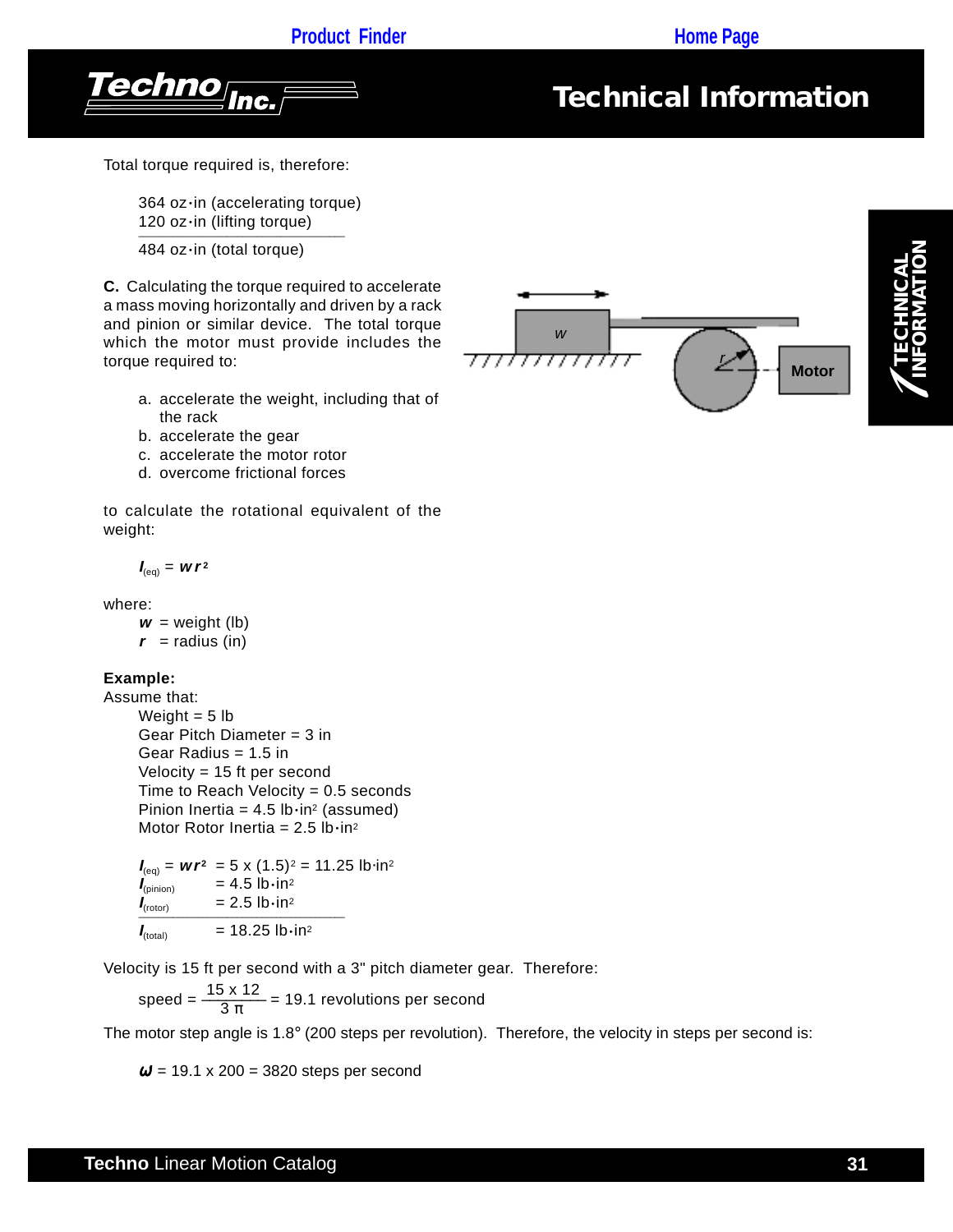### **[Product Finder](http://www.techno-isel.com/tic/LinMoProducts.htm) <b>CONS Product Finder**



## *Technical Information*

To calculate torque to accelerate system:

$$
T = 2 \times I_0 \times \frac{\omega}{t} \times \frac{\pi \theta}{180} \times \frac{1}{24}
$$
  

$$
T = 2 \times 18.25 \times \frac{3820}{0.5} \times \frac{3.1416 \times 1.8}{180} \times \frac{1}{24}
$$
  

$$
T = 364 \text{ oz-in}
$$

To calculate torque needed to slide the weight, assume a frictional force of 6 oz:

$$
T_{\text{(friction)}} = 6 \times 1.5 = 9 \text{ oz} \cdot \text{in}
$$

Total torque required:

$$
364 \text{ oz} \cdot \text{in}
$$
  
+ 9 oz·in  
= 373 oz·in

#### **Lead Screw Formulas and Sample Calculations**

**Linear Speed** (ipm)

Linear Speed = 
$$
\frac{\text{steps / second}}{\text{steps / revolution}} \times 60 \times \frac{1}{p}
$$

where:

 $p =$  lead screw pitch in threads per inch

#### **Axial Force** (lb)

Force = 
$$
\frac{2\pi}{16} \times T \times p \times \text{eff.}
$$

where:

 $T =$  torque (oz $\cdot$ in)

 $p =$  lead screw pitch in threads per inch

**eff.** = efficiency expressed as a decimal: 90% = 0.90

**Note:** Ball screws are generally 85% to 95% efficient. Acme lead screw efficiency is generally 35% to 45%, but can be as high as 85%.

**A.** Calculating the torque required to accelerate a mass moving horizontally and driven by a ball bearing lead screw and nut. The total torque the motor must provide includes the torque required to:

- a. accelerate the weight
- b. accelerate the lead screw
- c. accelerate the motor rotor
- d. overcome the frictional force

**RATION** w **Motor** *Matchlite [Alcha*] **Motor** 777777777777

To calculate the rotational equivalent of weight **w** :

$$
I_{\text{(eq)}} = \mathbf{w} \times \frac{1}{\boldsymbol{p}^2} \times \left(\frac{1}{2\pi}\right)^2
$$

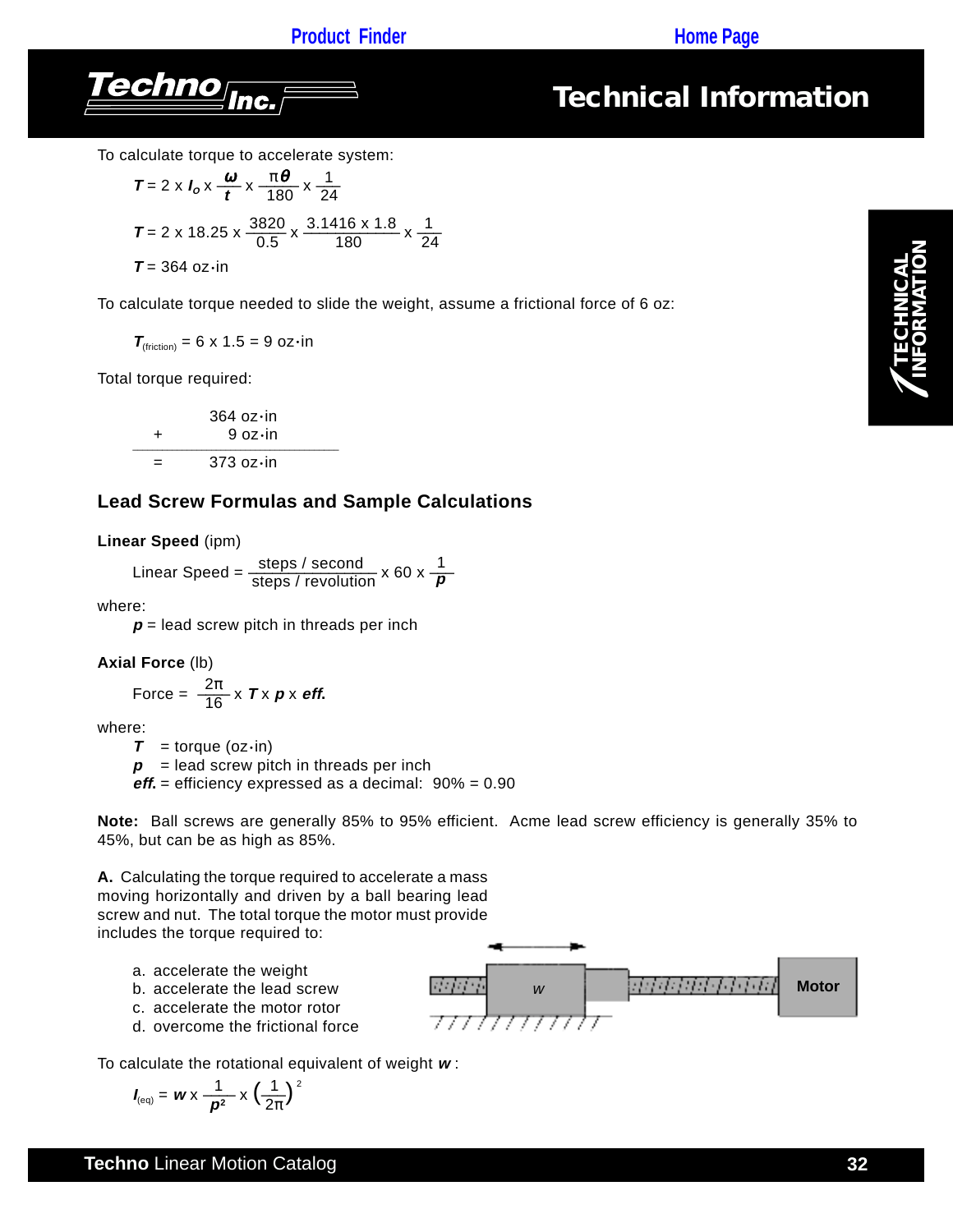**[Product Finder](http://www.techno-isel.com/tic/LinMoProducts.htm) <b>Construction Product Finder** 





where:

 $w =$  weight (lb)

 $p =$  pitch (threads per inch)

 $I_{(eq)}$  = equivalent polar inertia (lb·in<sup>2</sup>)

to calculate lead screw inertia (steel screw)

 $I_{\text{(screw)}} = D^4 \times \text{length} \times .028$ 

#### **Example:**

Weight  $= 1000$  lbs Velocity = 0.15 feet per second Time to Reach Velocity  $= 0.1$  seconds Ball Screw Diameter = 1.5" Ball Screw Length = 48" Ball Screw Pitch = 5 threads per inch Motor Rotor Inertia =  $2.5$  lb $\cdot$ in<sup>2</sup> Friction Force to Slide Weight = 6 oz

$$
I_{\text{(eq)}} = w \times \frac{1}{p^2} \times .025 = 1000 \times \frac{1}{25} \times .025 = 1.0 \text{ lb} \cdot \text{in}^2
$$

 $I_{\text{(screw)}} = D^4$  x length x .028 = 5.06 x 48 x .028 = 6.8 lb•in<sup>2</sup>  $\frac{1}{\sqrt{1-\frac{1}{(rotor)}}}$  = 2.5 lb•in<sup>2</sup>  $I_{\text{(total)}}$  = 10.3 lb $\cdot$ in<sup>2</sup>

Velocity is 0.15 feet per second, which is equal to 1800 steps per second (motor steps in 1.8° increments).

Torque to accelerate system:

$$
T = 2 \times I_0 \times \frac{\omega^4}{t} \times \frac{\pi \times 1.8}{180} \times \frac{1}{24} = 2 \times 10.3 \times \frac{1800}{0.1} \times \frac{3.1416 \times 1.8}{180} \times \frac{1}{24} = 484 \text{ oz} \cdot \text{in}
$$

Torque to overcome friction:

$$
F = .393 \times T \times p \times \text{eff.}
$$

$$
T = \frac{F}{.393 \times p \times \text{eff.}} = \frac{\frac{6}{16}}{.393 \times 5 \times 0.90} = 0.22 \text{ oz-in.}
$$

where:

 $F =$  frictional force (lb) **T** = torque (oz $\cdot$ in)  $p =$  lead screw pitch (threads per inch)

Total torque required =  $0.22$  oz $\cdot$ in + 484.00 oz $\cdot$ in = 484.22 oz $\cdot$ in

After determining the required motor size, it is recommended to add a 20% factor of safety so that unexpected dynamic loads are easily handled by the motor.

**Sizing Servo Motors:** Two separate torque figures are needed when selecting a DC motor — a peak torque, being the sum of acceleration and friction torques, and a continuous torque, which is the friction component only. The torque produced by the motor is given by:

#### $T = K_t I$